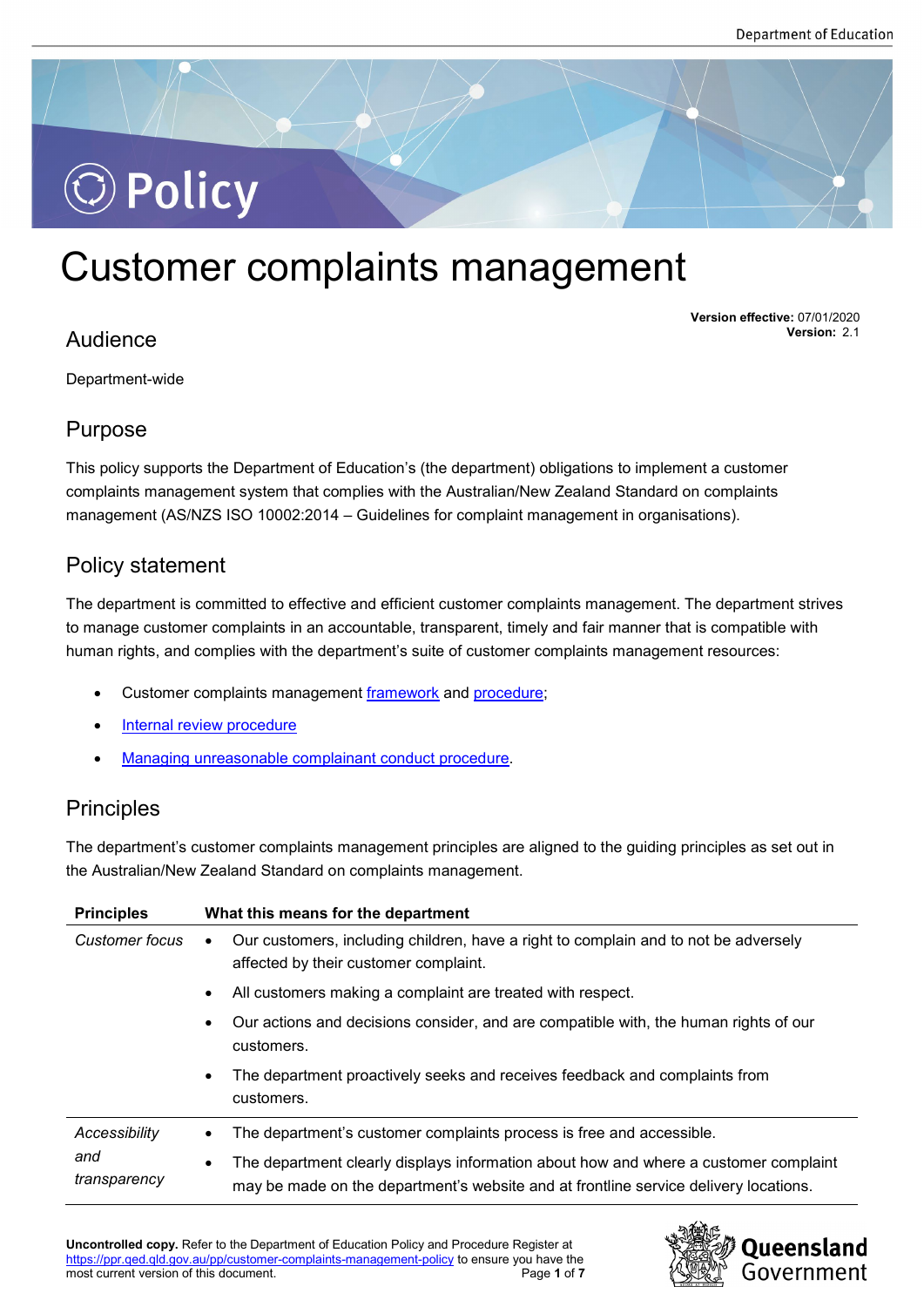|                                             | The department provides all reasonable assistance and support to make it easy for all<br>$\bullet$<br>customers, including children, to make a customer complaint.<br>Customer complaints can be made anonymously.<br>$\bullet$     |
|---------------------------------------------|-------------------------------------------------------------------------------------------------------------------------------------------------------------------------------------------------------------------------------------|
| Responsiveness                              | Customer complaints are acknowledged and responded to fairly, reasonably and in a<br>$\bullet$<br>timely manner.                                                                                                                    |
|                                             | Customers are kept informed about the progress of their complaint, and advised about<br>$\bullet$<br>the outcome reached, reasons for the department's decision, and any review options<br>available.                               |
|                                             | Customer complaints are recorded and tracked, and timeframes for resolution are<br>$\bullet$<br>monitored.                                                                                                                          |
| Objectivity,<br>fairness and                | Customer complaints are managed objectively, without bias and in a way that is<br>$\bullet$<br>compatible with, and properly considers human rights.                                                                                |
| equity                                      | The department respects the confidentiality of personal information about the complaint<br>$\bullet$<br>and others involved in the complaint.                                                                                       |
|                                             | Natural justice and procedural fairness are embedded in customer complaint<br>$\bullet$<br>management activities.                                                                                                                   |
|                                             | If the complainant's conduct is unreasonable, the department may implement strategies<br>$\bullet$<br>to manage the conduct so the customer complaint can be productively resolved and staff<br>welfare and wellbeing is protected. |
| Accountability,                             | The department uses formal, documented processes to manage customer complaints.<br>$\bullet$                                                                                                                                        |
| continuous<br>improvement<br>and prevention | Departmental resources are regularly reviewed to ensure relevance, accuracy and<br>$\bullet$<br>effectiveness.                                                                                                                      |
|                                             | Customer complaints are recorded and data is regularly analysed to understand<br>$\bullet$<br>performance and drive improvement.                                                                                                    |
|                                             | Data is regularly reported internally and externally to ensure visibility of customer<br>complaints trends and meet legislative reporting obligations.                                                                              |
| Staff training<br>and support               | The department trains staff to manage customer complaints in accordance with, the<br>$\bullet$<br>department's customer complaints framework, policy and procedures.                                                                |
|                                             | A centralised departmental complaints coordinator is available to provide advice, support<br>$\bullet$<br>and guidance to staff involved in customer complaints management.                                                         |

# **Requirements**

### **1. Complaints management system for customer complaints**

Sections 219A(1)-(2) of the *[Public Service Act 2008](https://www.legislation.qld.gov.au/view/html/inforce/current/act-2008-038#sec.219A)* (Qld) requires the department to establish and implement a system for dealing with customer complaints. The department's system must enable the department to:

- manage the receipt, processing and outcome of a customer complaint
- comply with the Australian Standard for customer complaints management
- notify a complainant about the outcome of their complaint (unless the complaint was anonymous).

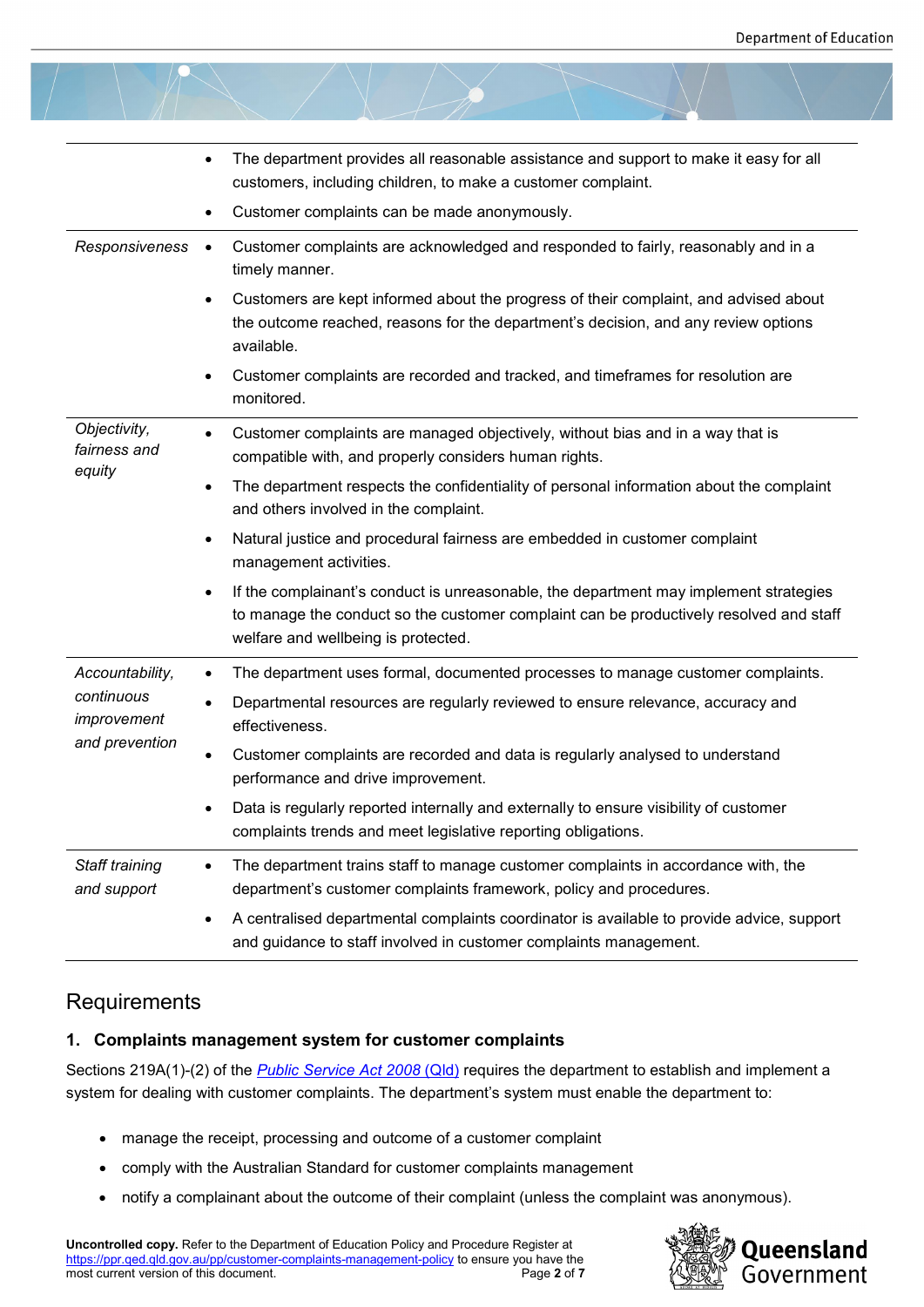The department is also required to comply with section 46 of the *[Education \(General Provisions\) Act 2006](https://www.legislation.qld.gov.au/view/html/inforce/current/act-2006-039)* (Qld) for school complaints, and the *[Human Rights Act 2019](https://www.legislation.qld.gov.au/view/html/inforce/current/act-2019-005)* (Qld) for customer complaints that are also human rights complaints.

#### **2. Customer complaints within and outside the scope of this policy**

Only customer complaints are to be managed using the department's system for customer complaints. A complaint is a customer complaint if it involves an expression of dissatisfaction about the service or action of the department, or its staff, and the complainant is directly affected by the service or action. Examples include:

- a decision made, or failure to make a decision, by a departmental employee
- an act, or failure to act, of the department
- the formulation of a proposal or intention by the department
- the making of a recommendation by the department
- the customer service provided by a departmental employee.

The following are not customer complaints, so the department will manage these matters in a different way, using relevant legislation, policies or procedures:

- complaints under *[Education and Care Service Act 2013](https://www.legislation.qld.gov.au/view/html/inforce/current/act-2013-044)* (Qld) and the Education and Care Services National Law
- complaints about certain decisions made under legislation
- complaints about decisions made under a contract
- employee complaints about their employment (*[Public Service Act 2008](https://www.legislation.qld.gov.au/view/html/inforce/current/act-2008-038)* (Qld) and Public Service Commission Directives)
- corrupt conduct (*[Crime and Corruption Act](https://www.legislation.qld.gov.au/view/html/inforce/current/act-2001-069) 2001* (Qld))
- public interest disclosures (*[Public Interest Disclosure](https://www.legislation.qld.gov.au/view/html/inforce/current/act-2010-038) Act 2010* (Qld)).

The [Excluded complaints factsheet](https://ppr.qed.qld.gov.au/attachment/excluded-complaints-factsheet.pdf) contains more information about each excluded type of complaint.

### **3. The department's customer complaints handling approach**

The department must manage customer complaints in accordance with the customer complaints management framework, policy and procedures. Under this approach, the department aims to resolve customer complaints quickly at the frontline or the point where the complaint is received. If the complainant is dissatisfied with the outcome of their customer complaint and/or the way their complaint was handled, they may request an internal review. If a complainant remains dissatisfied after an internal review, they may seek an external review.

The department's approach ensures:

- customer complaints are managed consistently and responsively
- risks are mitigated because trends and issues can be identified, and effective solutions can be put in place
- staff are empowered to resolve complaints promptly, effectively and efficiently.

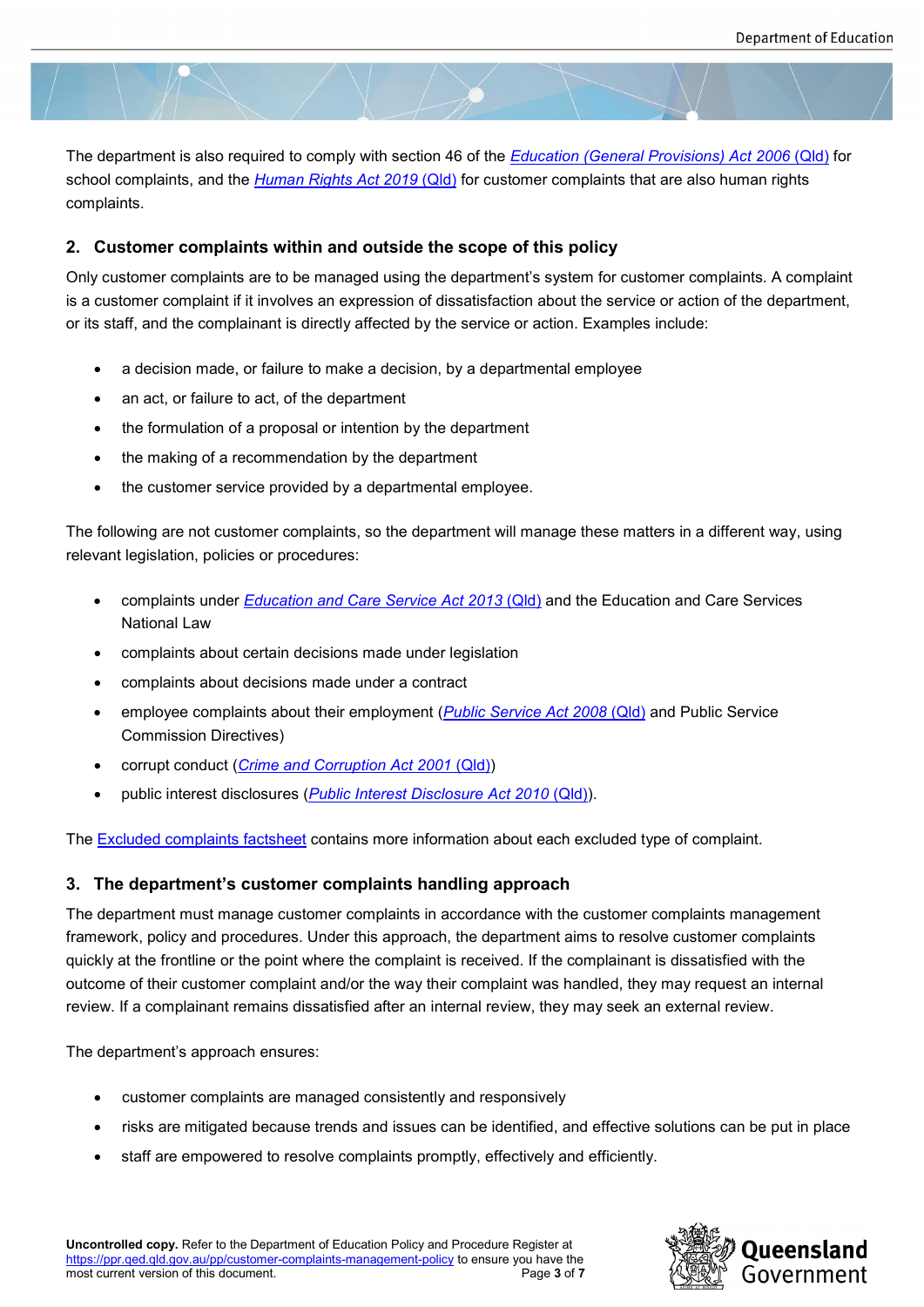### **4. Complainant rights and responsibilities**

When managing a customer complaint, the department must appreciate and acknowledge that the customer has a right to:

- complain
- be treated with respect and courtesy
- be treated equitably and fairly
- be informed of the conduct that is expected of them.

Complainants have balancing sets of responsibilities, which the department should make the complainant aware of. These responsibilities are outlined in the [Customer complaints management,](https://ppr.qed.qld.gov.au/pp/customer-complaints-management-procedure) [Internal review](https://ppr.qed.qld.gov.au/pp/customer-complaints-management-internal-review-procedure) and Managing [unreasonable complainant conduct procedures,](https://ppr.qed.qld.gov.au/pp/customer-complaints-management-managing-unreasonable-complainant-conduct-procedure) and on the department's [website.](https://qed.qld.gov.au/contact/customer-compliments-complaints)

Complainant responsibilities of particular importance include that the complainant must work productively with the department so the customer complaint can be resolved, and the complainant's conduct must not be unreasonable. The department will not tolerate conduct that is abusive, threatening, unreasonable, vexatious, or makes inappropriate demands on the department's time, resources or staff. Staff safety and wellbeing is paramount and if complainant conduct creates an unacceptable risk, the department may discontinue contact with the complainant.

#### **5. Recording and reporting**

The Customer Complaints Management System (CCMS) is the department's enterprise system for recording and managing customer complaints received and resolved in regions and divisions. The CCMS complements the customer complaints management framework approach, and enables the department to identify trends and issues, and measure performance.

Customer complaints data must be reported quarterly to the Executive Management Board to inform activities, such as risk management and strategic and operational planning, and drive service delivery improvements. The department must also publish its annual customer complaints data on its website, as required under section 219A(3) of the *[Public Service Act 2008](https://www.legislation.qld.gov.au/view/html/inforce/current/act-2008-038)* (Qld)*,* to show:

- the number of customer complaints received by the department in the year
- the number of those complaints resulting in further action
- the number of those complaints resulting in no further action.

### **6. Monitoring and review**

The department's customer complaints approach is to be reviewed at least every three years to ensure it continues to meet departmental needs and requirements. Information to inform the review may include:

- feedback from customers and staff
- the results of internal or external audits, or evaluations
- any changes in policy, legislation or organisational structure.

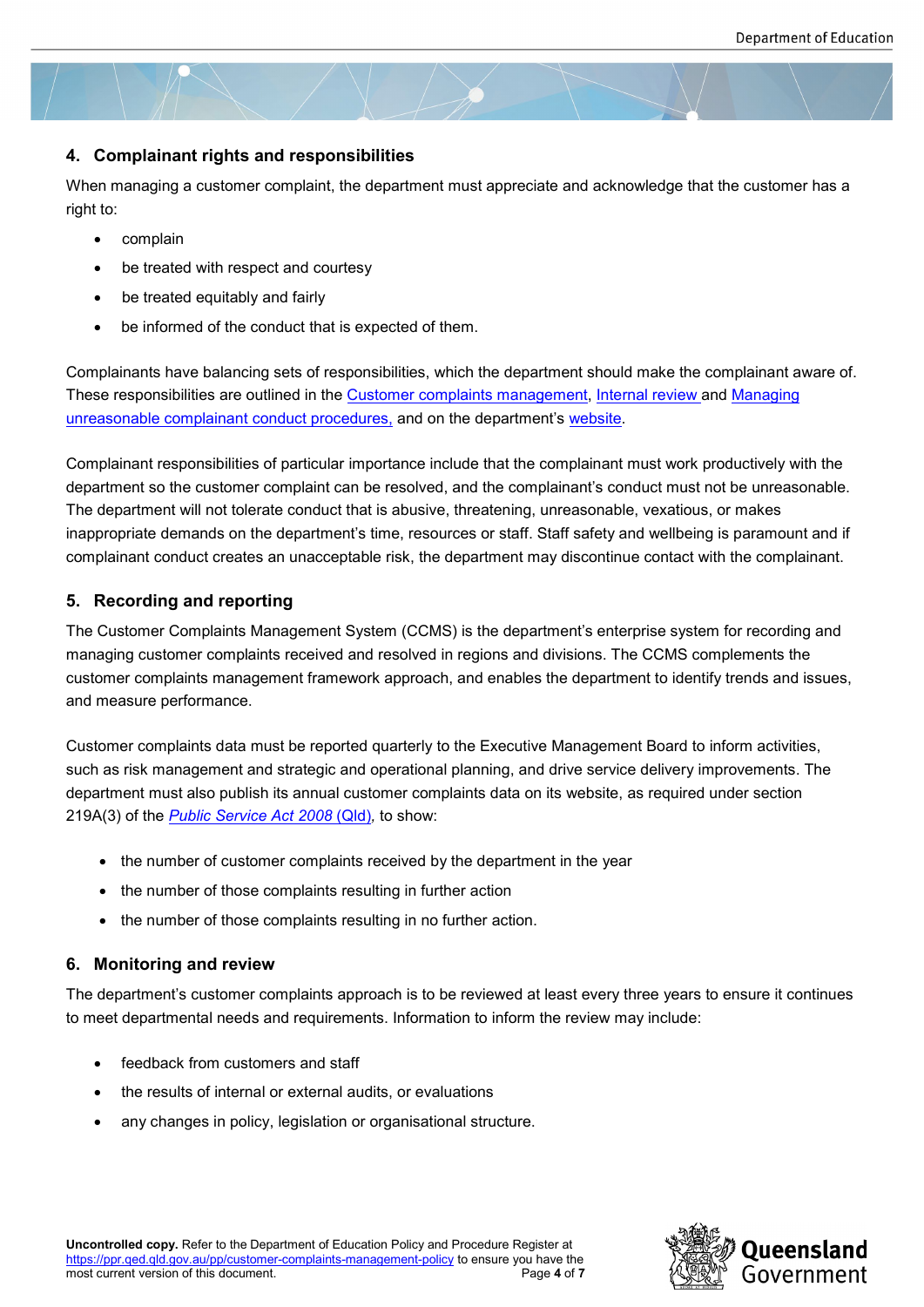

# **Definitions**

| <b>Complaints</b><br>management system           | Encompasses all aspects of the policies, procedures, practices, staff, hardware and<br>software used by an organisation for the management of complaints.                                                                                                                                                                                                                                                                                                                                        |
|--------------------------------------------------|--------------------------------------------------------------------------------------------------------------------------------------------------------------------------------------------------------------------------------------------------------------------------------------------------------------------------------------------------------------------------------------------------------------------------------------------------------------------------------------------------|
| Complainant                                      | A person, organisation or their representative/advocate making a customer complaint.<br>A complainant is a 'customer' for the purposes of the customer complaints management<br>framework if they are directly affected by the issue they are complaining about (e.g. a<br>student complaining about something that has happened to them at school), or they are<br>authorised representative of someone who has been directly affected (e.g. a parent<br>complaining on behalf of their child). |
| <b>Complaints requiring</b><br>further action    | A reporting status applied when the complaint is closed. This is used in departmental<br>reporting. Customer complaints will require further action if the complaint:<br>is subject to internal review;<br>has resulted in changes to departmental policies, procedures or practices; or<br>$\bullet$<br>is subject to an external review (e.g. by the Queensland Ombudsman).                                                                                                                    |
| <b>Complaints requiring</b><br>no further action | A reporting status applied when the complaint is closed. This is used in departmental<br>reporting. Customer complaints require no further action if the department has<br>resolved/finalised the complaint at the point of service and there is no request for<br>further action by the complainant or others (e.g. Queensland Ombudsman or<br>Queensland Human Rights Commission).                                                                                                             |
| <b>External review</b>                           | A process conducted by an external review body (e.g. Queensland Ombudsman or<br>Queensland Human Rights Commission) to ensure departmental decision-making is<br>fair, reasonable and proper.                                                                                                                                                                                                                                                                                                    |
| Human rights<br>complaint                        | A complainant can make a human rights complaint if the department has:<br>acted or made a decision in a way that is not compatible with human rights; or<br>failed to give proper consideration to a relevant human right when making a<br>decision.                                                                                                                                                                                                                                             |
| <b>Internal review</b>                           | A process conducted by appropriately trained departmental staff on request from the<br>complainant which examines if the complaint management process for the original<br>customer complaint was appropriate and/or if the outcome reached was reasonable. An<br>internal review is not a re-investigation of the original customer complaint.<br>The department's <b>Internal review</b> procedure provides more information about the<br>internal review process.                              |
| <b>Resolution</b>                                | A customer complaint is resolved when the issue raised is dealt with in line with the<br>department's customer complaints management approach. The resolution may or may<br>not be to the complainant's satisfaction.                                                                                                                                                                                                                                                                            |
| Unreasonable<br>complainant conduct              | Conduct is likely to be unreasonable if it involves actions or behaviours which, because<br>of the nature or frequency, raises substantial health, safety, wellbeing, resource or                                                                                                                                                                                                                                                                                                                |

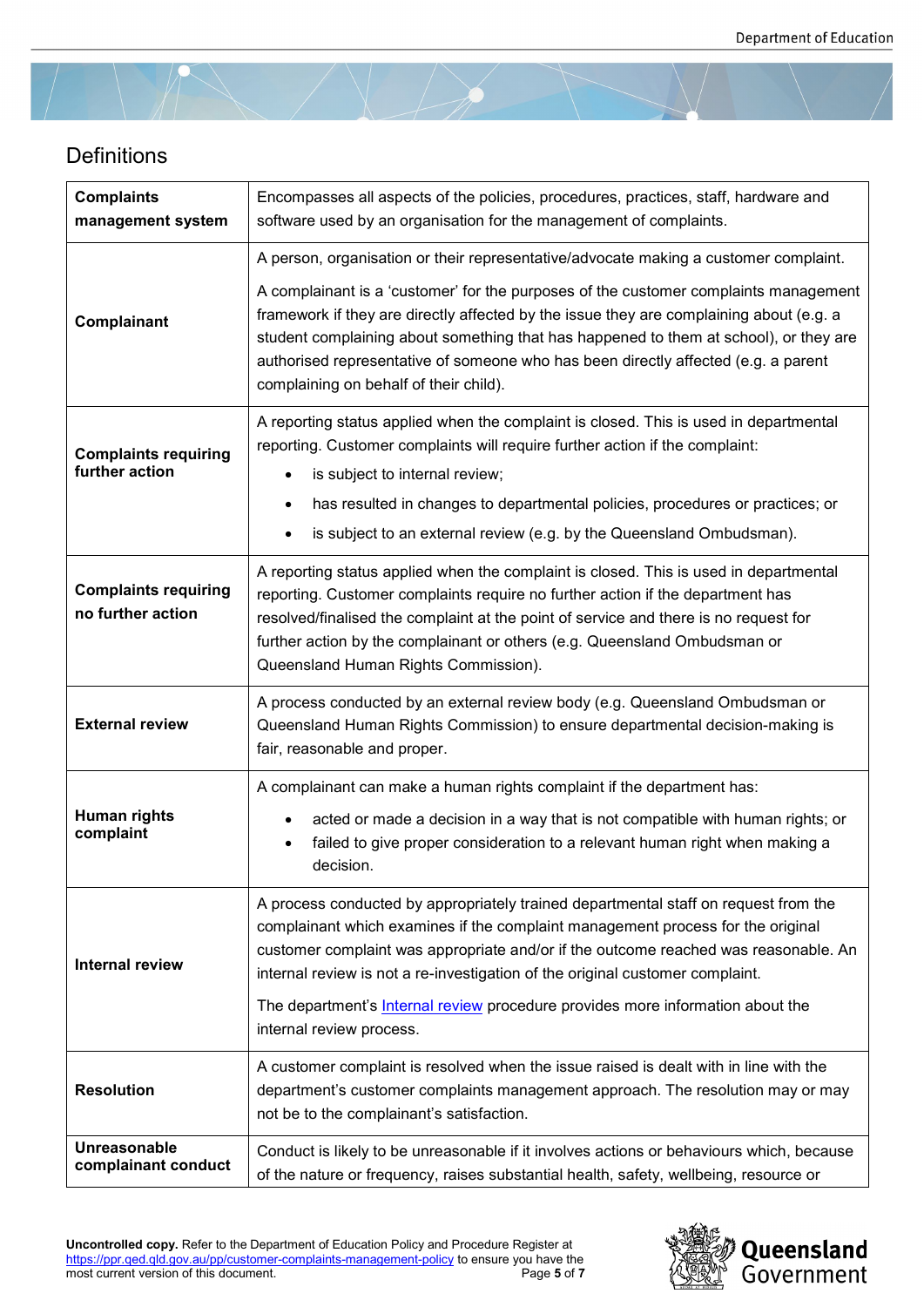| equity issues for the department, its staff, other service users or the complainant<br>themselves. Examples include:                                                                        |
|---------------------------------------------------------------------------------------------------------------------------------------------------------------------------------------------|
| unrelenting contact (e.g. excessive and unnecessary phone calls or emails)<br>$\bullet$                                                                                                     |
| demanding conduct (e.g. demanding more reviews than departmental<br>$\bullet$<br>procedures allow, or demanding a different outcome without showing the<br>original decision was incorrect) |
| unreasonable lack of cooperation (e.g. refusing to identify the issue of<br>$\bullet$<br>complaint or providing disorganised information)                                                   |
| unreasonable arguments (e.g. making irrational claims)<br>$\bullet$                                                                                                                         |
| unreasonable behaviour (e.g. aggression or violence to staff, or threatening<br>$\bullet$<br>harm to self and others)                                                                       |
| The department's Managing unreasonable complainant conduct procedure provides<br>more information.                                                                                          |

# Legislation

- *[Public Service Act 2008](https://www.legislation.qld.gov.au/view/html/inforce/current/act-2008-038)* (Qld) section 219A
- *[Education \(General Provisions\) Act 2006](https://www.legislation.qld.gov.au/view/html/inforce/current/act-2006-039)* (Qld) section 46
- *[Human Rights Act 2019](https://www.legislation.qld.gov.au/view/html/inforce/current/act-2019-005)* (Qld) part 2 and sections 58(1), 63, 97
- *[Crime and Corruption Act 2001](https://www.legislation.qld.gov.au/view/html/inforce/current/act-2001-069)* (Qld)
- *[Public Interest Disclosure Act 2010](https://www.legislation.qld.gov.au/view/html/inforce/current/act-2010-038)* (Qld)
- *[Education and Care Services Act 2013](https://www.legislation.qld.gov.au/view/html/inforce/current/act-2013-044)* (Qld)

### Delegations/Authorisations

• [Delegation of Director-General's powers under](https://ppr.qed.qld.gov.au/delegation/education-general-provisions-act-2006-director-general-delegations.pdf) *Education (General Provisions) Act 2006* section 46

# Related policies

- [Customer complaints management framework](https://ppr.qed.qld.gov.au/attachment/customer-complaints-management-framework.pdf)
- **[Enterprise risk management](https://ppr.qed.qld.gov.au/pp/enterprise-risk-management-policy)**
- [Enterprise risk management framework](https://qed.qld.gov.au/publications/management-and-frameworks/enterprise-risk-management-framework)
- [Managing employee complaints](https://ppr.qed.qld.gov.au/pp/managing-employee-complaints-policy)
- **[Early childhood education and care complaints management](https://ppr.qed.qld.gov.au/pp/early-childhood-education-and-care-complaints-management-policy)**

# Related procedures

- Customer complaints management
- [Customer complaints management -](https://ppr.qed.qld.gov.au/pp/customer-complaints-management-internal-review-procedure) Internal review
- Customer complaints management [Managing unreasonable complainant conduct](https://ppr.qed.qld.gov.au/pp/customer-complaints-management-managing-unreasonable-complainant-conduct-procedure)
- [Managing employee complaints](https://ppr.qed.qld.gov.au/pp/managing-employee-complaints-procedure)
- [Education Queensland International –](https://eqi.com.au/for-students/policies-procedures/complaints-appeals) Complaints and appeals

**Uncontrolled copy.** Refer to the Department of Education Policy and Procedure Register at <https://ppr.qed.qld.gov.au/pp/customer-complaints-management-policy> to ensure you have the most current version of this document.